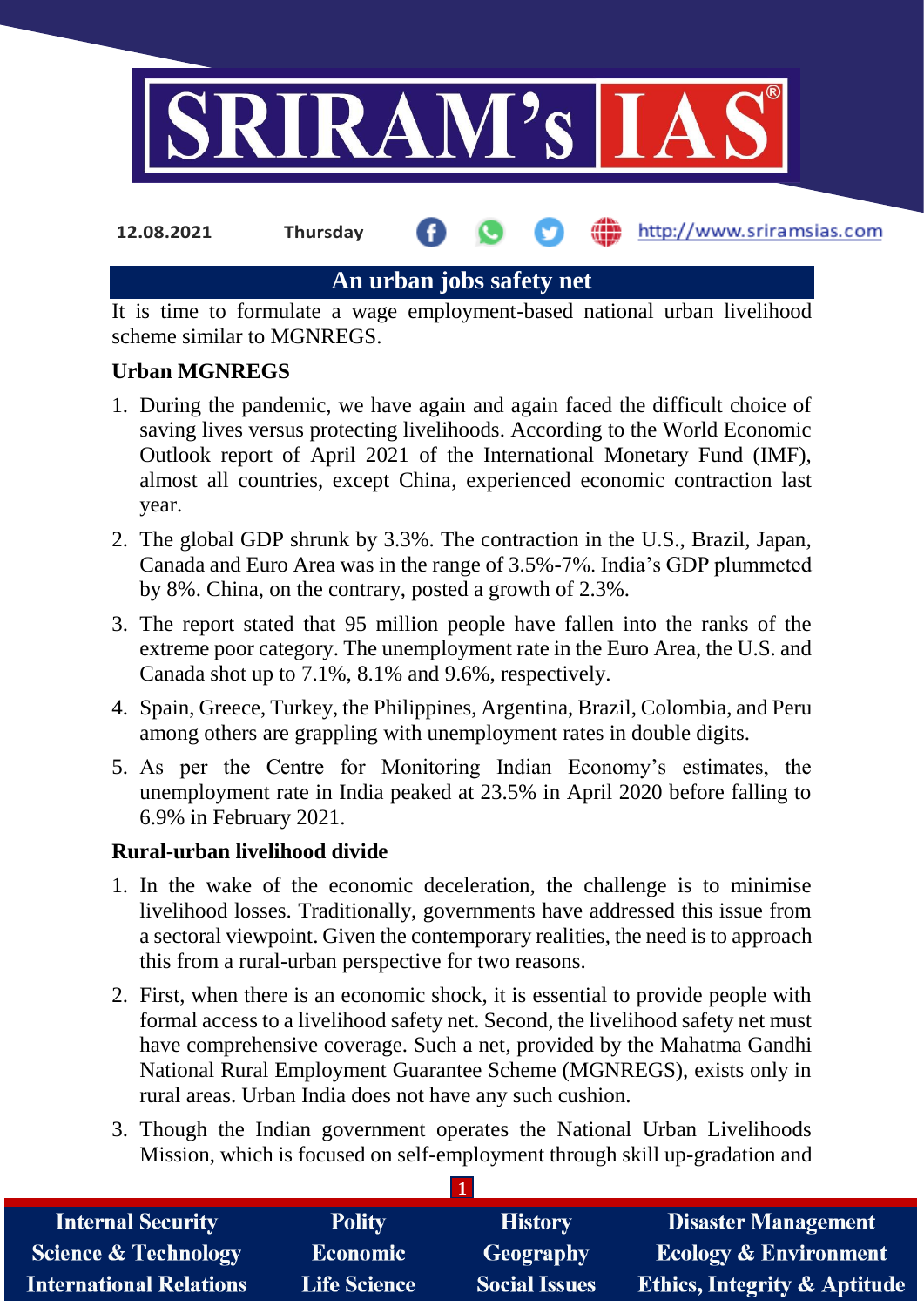

#### http://www.sriramsias.com **12.08.2021 Thursday**

credit linkages through banks, the scheme does not have guaranteed wage employment provisions akin to what MGNREGS provides.

- 4. During the lockdown last year, we saw migrant labour moving in large numbers from the urban to rural areas, which is symptomatic of the rural-urban livelihood security divide. This divide needs to be bridged if the livelihood loss is to be minimised.
- 5. Policy experts have considered migration in India to be essentially rural to the urban phenomenon. This pandemic has demolished that myth. MGNREGS, designed to check such migration, provides a livelihood safety net in rural India.
- 6. Last year's migration tragedy and the economic slowdown have highlighted the need for a similar livelihood safety net in urban India.

### **Insights from Himachal Pradesh**

- 1. A few States have experimented with a wage employment-based urban livelihood scheme. Himachal Pradesh (H.P.) launched the Mukhya Mantri Shahri Ajeevika Guarantee Yojana (MMSAGY) last year with the objective of enhancing livelihood security in urban areas by providing 120 days of guaranteed wage employment to every household at minimum wages in FY 2020-21.
- 2. Any adult member of a household, less than 65 years of age, residing in the jurisdiction of the urban local body (ULB) and willing to engage in unskilled work at projects being executed or in sanitation services being provided by the municipality can register under the scheme.
- 3. A job card is issued to the beneficiary within seven days of registration and employment is provided within a fortnight. Otherwise, the beneficiary is eligible to be compensated at a rate of  $\overline{575}$  per day.
- 4. Initially, when the scheme was conceived, there was scepticism due to the lack of fiscal space during the pandemic to launch a new scheme. The government then decided to fund the wage component from the grants already available to ULBs under the State and Central Finance Commissions.
- 5. In a year of its operation, a quarter-million man-days, benefiting about 3% of the total urban households in H.P., were generated. If the scope of MMSAGY

| <b>Internal Security</b>        | <b>Polity</b>       | <b>History</b>       | <b>Disaster Management</b>              |  |  |  |
|---------------------------------|---------------------|----------------------|-----------------------------------------|--|--|--|
| <b>Science &amp; Technology</b> | <b>Economic</b>     | Geography            | <b>Ecology &amp; Environment</b>        |  |  |  |
| <b>International Relations</b>  | <b>Life Science</b> | <b>Social Issues</b> | <b>Ethics, Integrity &amp; Aptitude</b> |  |  |  |